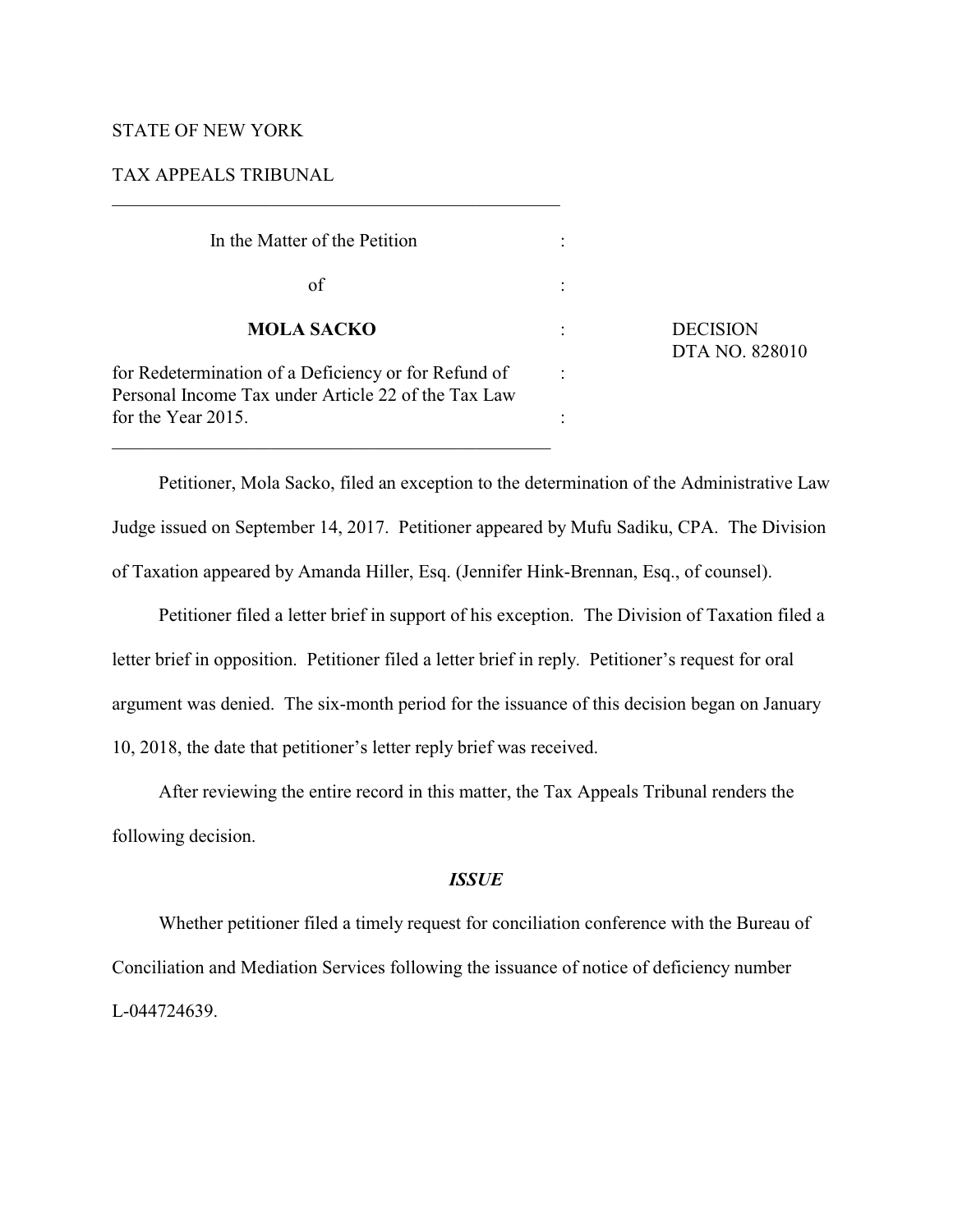#### *FINDINGS OF FACT*

We find the facts as determined by the Administrative Law Judge, except that we have modified finding of fact 1 to reflect the procedural history of this matter. As so modified, the Administrative Law Judge's findings of fact appear below.

1. The Division of Taxation (Division) brought a motion, dated May 23, 2017, for an order dismissing the petition or granting summary determination in its favor pursuant to sections 3000.5 and 3000.9 (a) and (b) of the Tax Appeals Tribunal's Rules of Practice and Procedure (20 NYCRR 3000.5 and 3000.9 [a], [b]). The subject of the motion is the timeliness of petitioner's protest of a notice of deficiency, dated July 13, 2016, and bearing assessment identification number L-044724639. The notice is addressed to petitioner, Mola Sacko, at an address in Brooklyn, New York.

2. Petitioner filed a request for conciliation conference (request) with the Division's Bureau of Conciliation and Mediation Services (BCMS) in protest of the July 13, 2016 notice of deficiency. The request was filed with BCMS on October 19, 2016.

3. On November 4, 2016, BCMS issued a conciliation order dismissing request to petitioner. The order determined that petitioner's protest of the subject notice of deficiency was untimely and stated, in part:

"The Tax Law requires that a request be filed within 90 days from the date of the statutory notice. Since the notice(s) was issued on July 13, 2016, but the request was not mailed until October 19, 2016, or in excess of 90 days, the request is late filed."

4. Petitioner filed a petition with the Division of Tax Appeals in protest of the conciliation order on December 23, 2016.

5. To show proof of proper mailing of the July 13, 2016 notice of deficiency,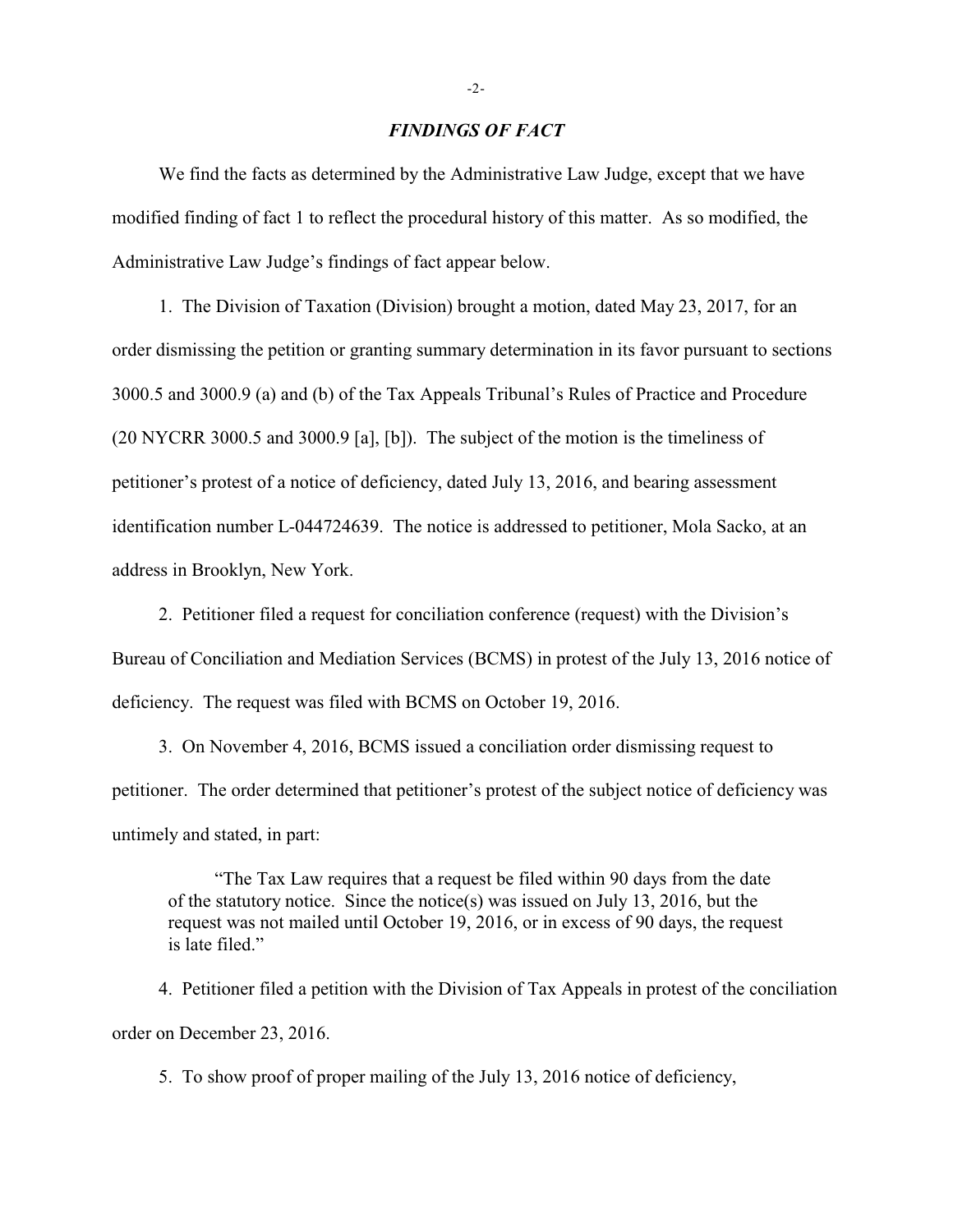the Division provided the following with its motion papers: (i) an affidavit, dated May 18, 2017, of Mary Ellen Nagengast, a Tax Audit Administrator 1 and Director of the Division's Management Analysis and Project Services Bureau (MAPS); (ii) a "Certified Record for Presort Mail - Assessments Receivable" (CMR) postmarked July 13, 2016; (iii) an affidavit, dated May 22, 2017, of Melissa Kate Koslow, a supervisor in the Division's mail room; (iv) a copy of the July 13, 2016 notice of deficiency with the associated mailing cover sheet; (v) a copy of petitioner's request for conciliation conference, postmarked on October 19, 2016 and (vi) petitioner's electronically filed 2015 New York resident income tax return, dated February 3, 2016, which lists the same address for petitioner as that listed on the subject notice. The 2015 income tax return was the last return filed with the Division by petitioner before the notice was issued.

6. The affidavit of Mary Ellen Nagengast, who has been in her current position since October 2005, sets forth the Division's general practice and procedure for processing statutory notices. Ms. Nagengast is the Director of MAPS, which is responsible for the receipt and storage of CMRs, and is familiar with the Division's Case and Resource Tracking System (CARTS) and the Division's past and present procedures as they relate to statutory notices. Statutory notices are generated from CARTS and are predated with the anticipated date of mailing. Each page of the CMR lists an initial date that is approximately 10 days in advance of the anticipated date of mailing. Following the Division's general practice, this date was manually changed on the first and last page of the CMR in the present case to the actual mailing date of "7/13/16." In addition, as described by Ms. Nagengast, generally all pages of the CMR are banded together when the documents are delivered into possession of the United States Postal Service (USPS) and remain so when returned to the Division. The pages of the CMR stay banded together unless

-3-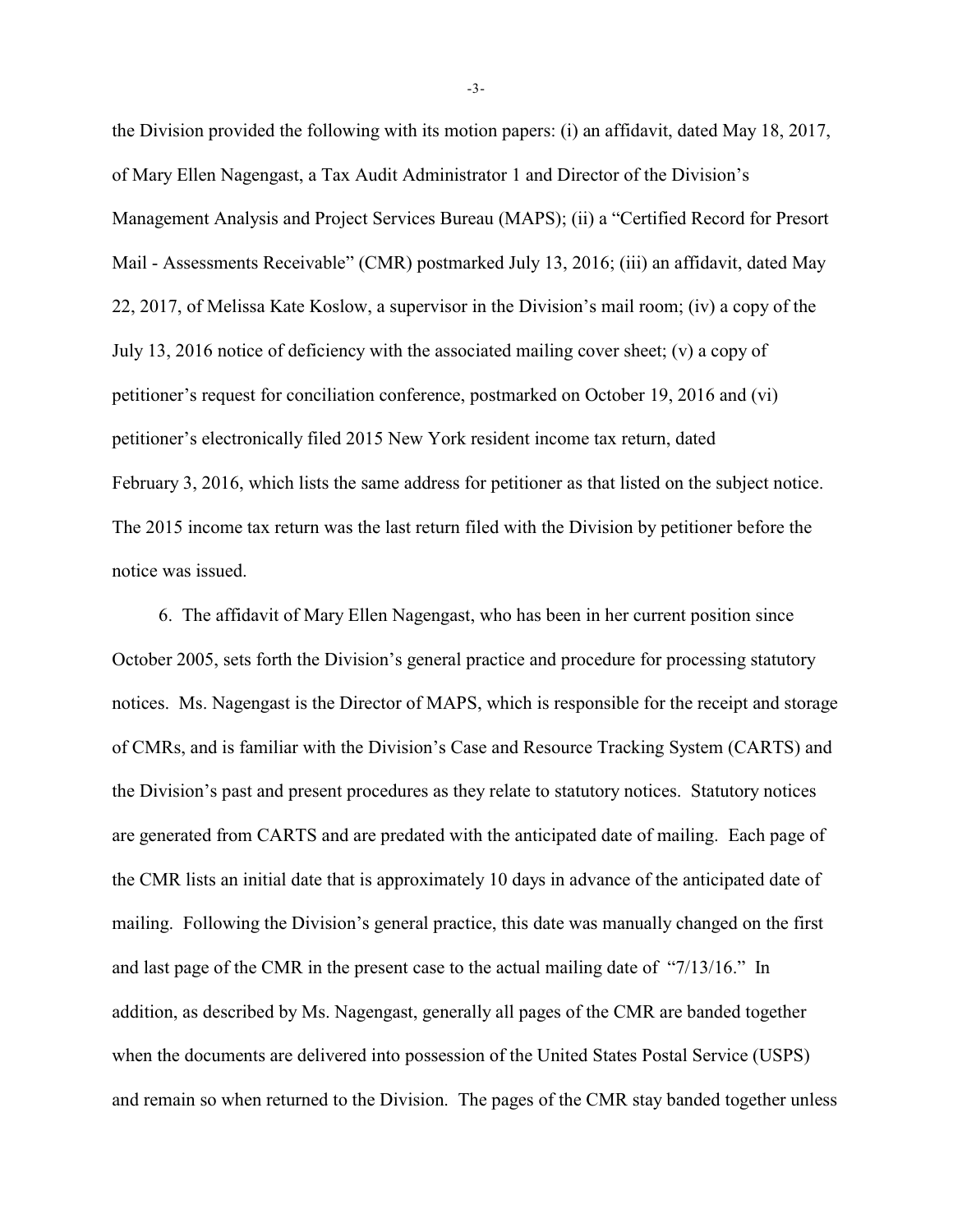otherwise ordered. The page numbers of the CMR run consecutively, starting with "PAGE: 1," and are noted in the upper right corner of each page.

7. All notices are assigned a certified control number. The certified control number of each notice is listed on a separate one-page mailing cover sheet, which also bears a bar code, the mailing address and the Departmental return address on the front, and taxpayer assistance information on the back. The certified control number is also listed on the CMR under the heading entitled "Certified No." The CMR lists each notice in the order the notices are generated in the batch. The assessment numbers are listed under the heading "Reference No." The names and addresses of the recipients are listed under "Name of Addressee, Street, and PO Address."

 8. The CMR in the present matter consists of 25 pages and lists 272 certified control numbers along with corresponding assessment numbers, names and addresses. Each page of the CMR includes 11 such entries with the exception of page 25, which contains 8 entries. Ms. Nagengast notes that the copy of the CMR that is attached to her affidavit has been redacted to preserve the confidentiality of information relating to taxpayers who are not involved in this proceeding. A USPS representative affixed a postmark dated July 13, 2016 to each page of the CMR, wrote and circled the number "272" on page 25 next to the heading "Total Pieces Received at Post Office" and initialed or signed page 25.

9. Page 10 of the CMR indicates that a notice of deficiency with certified control number 7104 1002 9730 0001 6595 and reference number L-044724639 was mailed to petitioner at the Brooklyn, New York, address listed on the subject notice of deficiency. The corresponding mailing cover sheet, attached to the Nagengast affidavit as exhibit "B," bears this certified control number and petitioner's name and address as noted.

-4-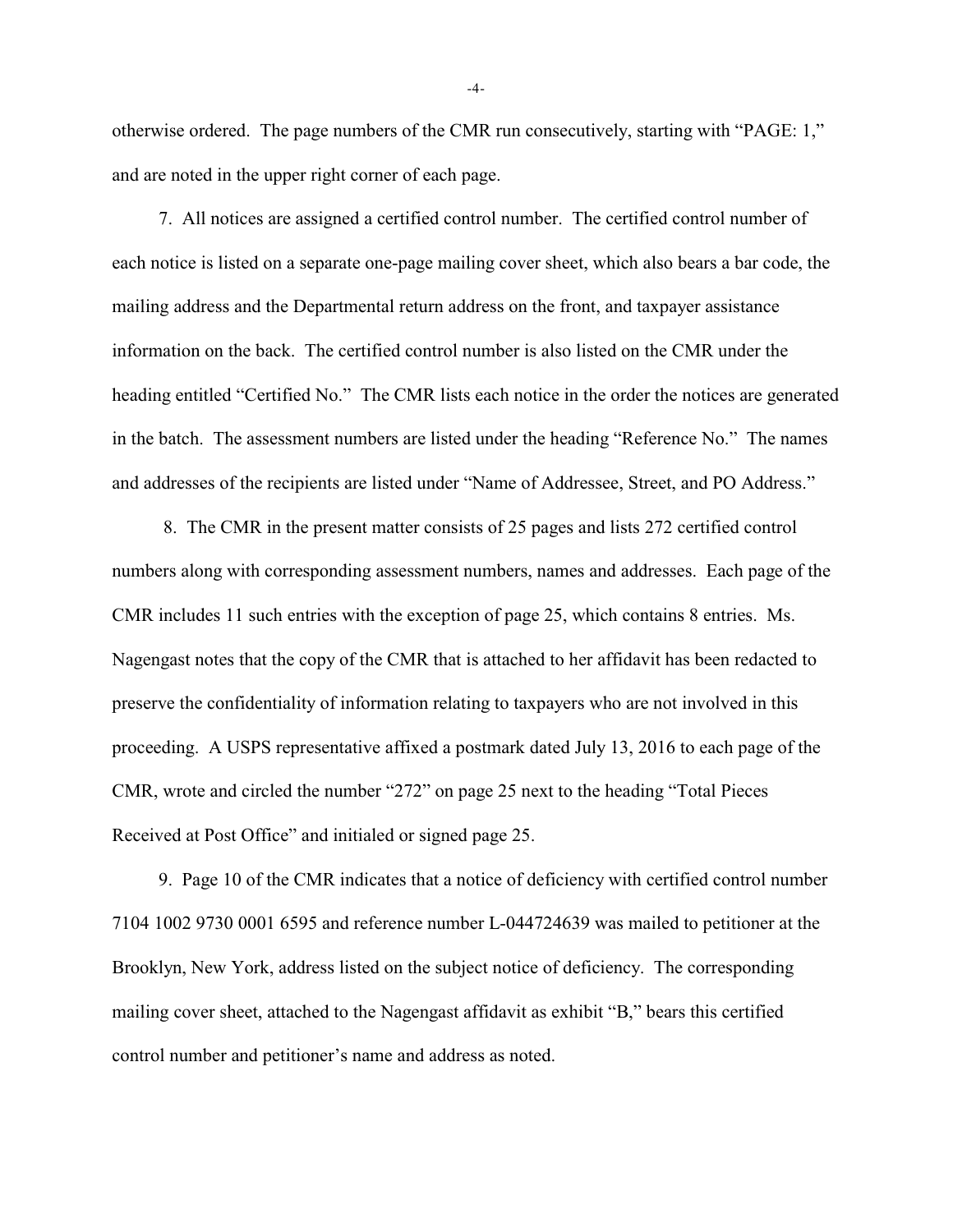10. The affidavit of Melissa Kate Koslow describes the Division's mail room's general operations and procedures. The mail room receives the notices and places them in an "Outgoing Certified Mail" area. Ms. Koslow confirms that a mailing cover sheet precedes each notice. A staff member receives the notices and mailing cover sheets and operates a machine that puts each notice and mailing cover sheet into a windowed envelope. Staff members then weigh, seal and place postage on each envelope. The first and last pieces of mail are checked against the information on the CMR. A clerk then performs a random review of up to 30 pieces listed on the CMR, by checking those envelopes against the information listed on the CMR. A staff member then delivers the envelopes and the CMR to one of the various USPS branches located in the Albany, New York, area. A USPS employee affixes a postmark and also places his or her initials or signature on the CMR, indicating receipt by the post office. The mail room further requests that the USPS either circle the total number of pieces received or indicate the total number of pieces received by writing the number on the CMR. Each page of the CMR in exhibit "A" of the Nagengast affidavit contains a USPS postmark of July 13, 2016. On page 25, corresponding to "Total Pieces and Amounts," is the preprinted number 272 and next to "Total Pieces Received At Post Office" is the handwritten and circled entry "272." There is a set of initials or a signature on page 25.

11. According to both the Nagengast and Koslow affidavits, a copy of the subject notice was mailed to petitioner on July 13, 2016, as claimed.

#### *THE DETERMINATION OF THE ADMINISTRATIVE LAW JUDGE*

The Administrative Law Judge treated the Division's motion as a summary determination motion and then reviewed the standards for the granting of such a motion.

-5-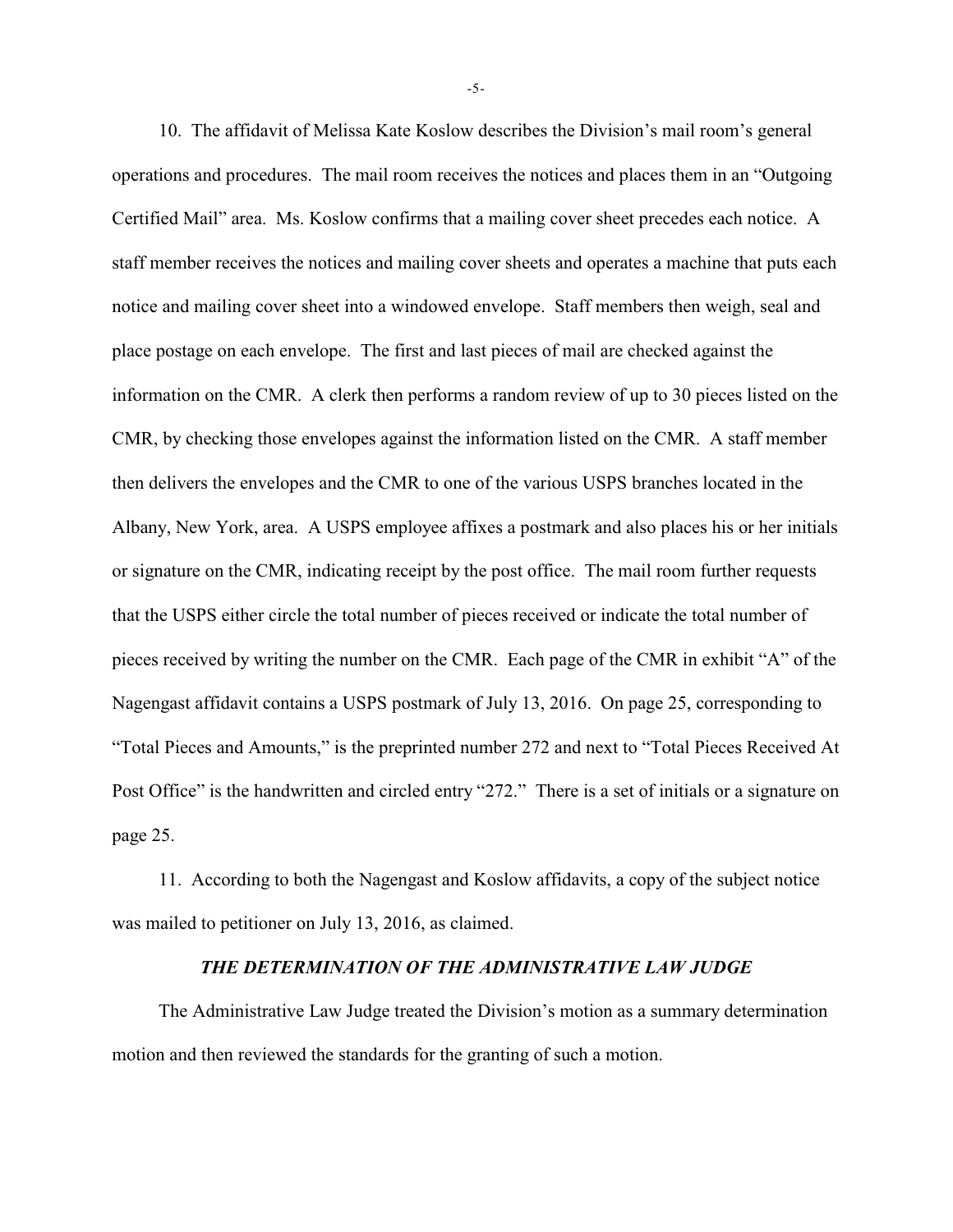Next, the Administrative Law Judge reviewed statutory and case law relevant to the timeliness of protests of statutory notices. The Administrative Law Judge observed the Division must establish that it properly issued the notice by mailing the document to the taxpayer's last known address using certified or registered mail. The Administrative Law Judge found that, in order to do so, the Division must establish its standard mailing procedure and that its procedure was followed in this specific case.

The Administrative Law Judge concluded that the Division met the foregoing evidentiary standards and established that the notice of deficiency was properly mailed to petitioner on July 13, 2016. The Administrative Law Judge found that the Division proved its standard mailing procedure through affidavits submitted by Ms. Nagengast and Ms. Koslow. The Administrative Law Judge also concluded that such affidavits, along with the properly completed CMR, showed that such procedure was followed in this instance. The Administrative Law Judge also found that the notice was properly mailed to petitioner's last known address; that is, the address listed on petitioner's 2015 New York income tax return. Accordingly, based on the issuance date of the notice and the filing date of the request for conciliation conference, the Administrative Law Judge found that petitioner's conference request was untimely and granted the Division's motion.

#### *SUMMARY OF ARGUMENTS ON EXCEPTION*

Petitioner asserts that the request for conciliation conference was late because he was gathering supporting documents to use in his case. Petitioner attached one such document to the exception. Petitioner requests that the brief tardiness of his filing be excused. Petitioner also makes arguments pertaining to the merits of his case.

-6-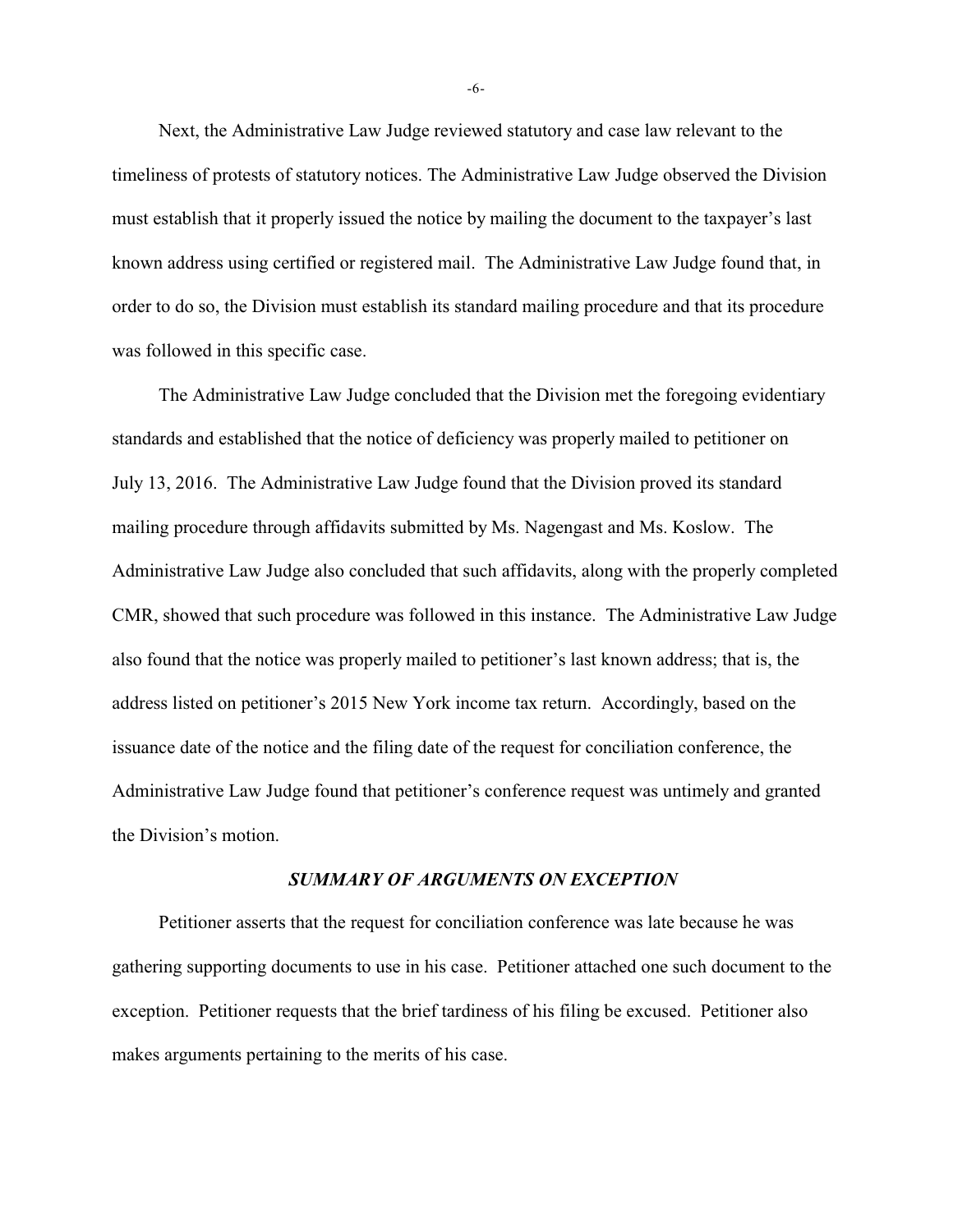The Division contends that the Administrative Law Judge correctly determined that it proved proper mailing of the subject notice of deficiency on July 13, 2016 and, accordingly, correctly determined that petitioner's request for conciliation conference was late-filed.

# *OPINION*

The Administrative Law Judge properly treated the Division's motion as one for summary determination because the Division of Tax Appeals has jurisdiction over the petition, as it was timely filed following the issuance of the conciliation order dismissing request.

A motion for summary determination "shall be granted if, upon all the papers and proof submitted, the administrative law judge finds that it has been established sufficiently that no material and triable issue of fact is presented" (20 NYCRR 3000.9 [b] [1]). Such a motion is subject to the same provisions as a motion for summary judgment pursuant to CPLR  $\S 3212$ (20 NYCRR 3000.9 [c]). "The proponent of a summary judgment motion must make a prima facie showing of entitlement to judgment as a matter of law, tendering sufficient evidence to eliminate any material issues of fact from the case" (*Winegrad v New York Univ. Med. Ctr.*, 64 NY2d 851, 853 [1985], *citing Zuckerman v City of New York*, 49 NY2d 557, 562 [1980]). As summary judgment is the procedural equivalent of a trial, it should be denied if there is any doubt as to the existence of a triable issue or where the material issue of fact is arguable (*Glick & Dolleck v Tri-Pac Export Corp.*, 22 NY2d 439 [1968]; *Museums at Stony Brook v Village of Patchogue Fire Dept.*, 146 AD2d 572 [2d Dept 1989]). If material facts are in dispute, or if contrary inferences may be drawn reasonably from undisputed facts, then a full trial is warranted and the case should not be decided on a motion (*Gerard v Inglese*, 11 AD2d 381 [2d Dept 1960]). "To defeat a motion for summary judgment, the opponent must . . . produce 'evidentiary proof in admissible form sufficient to require a trial of material questions of fact on which he

-7-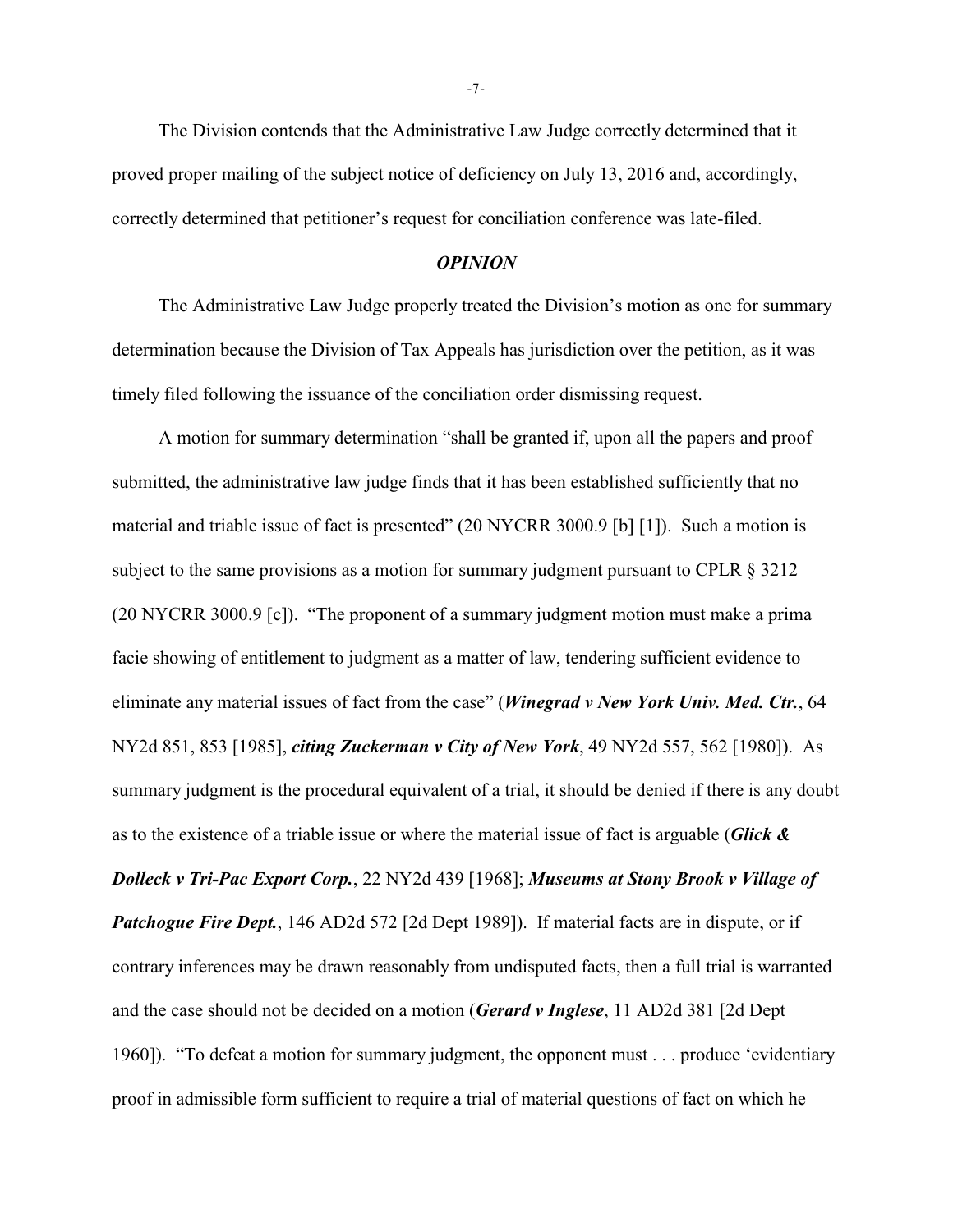rests his claim'" (*Whelan v GTE Sylvania*, 182 AD2d 446, 449 [1st Dept 1992] *citing Zuckerman*).

Petitioner did not respond to the Division's motion. Accordingly, he is deemed to have conceded that no question of fact requiring a hearing exists (*see Kuehne & Nagel v Baiden*, 36 NY2d 539 [1975]; *John William Costello Assoc. v Standard Metals Corp.*, 99 AD2d 227 [1st Dept 1984], *lv dismissed* 62 NY2d 942 [1984]). Petitioner has thus presented no evidence to contest the facts alleged in the Nagengast and Koslow affidavits; consequently, those facts are deemed admitted (*Kuehne & Nagel v Baiden*, at 544; *Whelan v GTE Sylvania*).

Tax Law § 681 (a) authorizes the Division to mail notices of deficiency to a taxpayer at his or her last known address using certified or registered mail. With certain exceptions not relevant here, there is a 90-day statutory time limit for filing a request for conciliation conference or a petition following the issuance of a notice of deficiency (Tax Law §§ 170 [3-a] [a]; 689 [b]; 20 NYCRR 4000.5 [c] [4]).

Where, as here, the timeliness of a taxpayer's protest against a notice of deficiency or conciliation order is in question, we must first determine whether the Division has met its burden of demonstrating the fact and date of mailing of such notice or conciliation order (*see Matter of Katz*, Tax Appeals Tribunal, November 14, 1991). The Division may meet its burden "by establishing the use of a standard mailing procedure for conciliation orders [or notices] by a person with knowledge of such procedures, and by introducing the evidence that this procedure was used in connection with the mailing of the order [or notice] in this case" (*Matter of Montesanto*, Tax Appeals Tribunal, March 31, 1994).

We agree with the Administrative Law Judge's conclusion that the Division's proof establishes that the subject notice of deficiency was mailed to petitioner's last known address on

-8-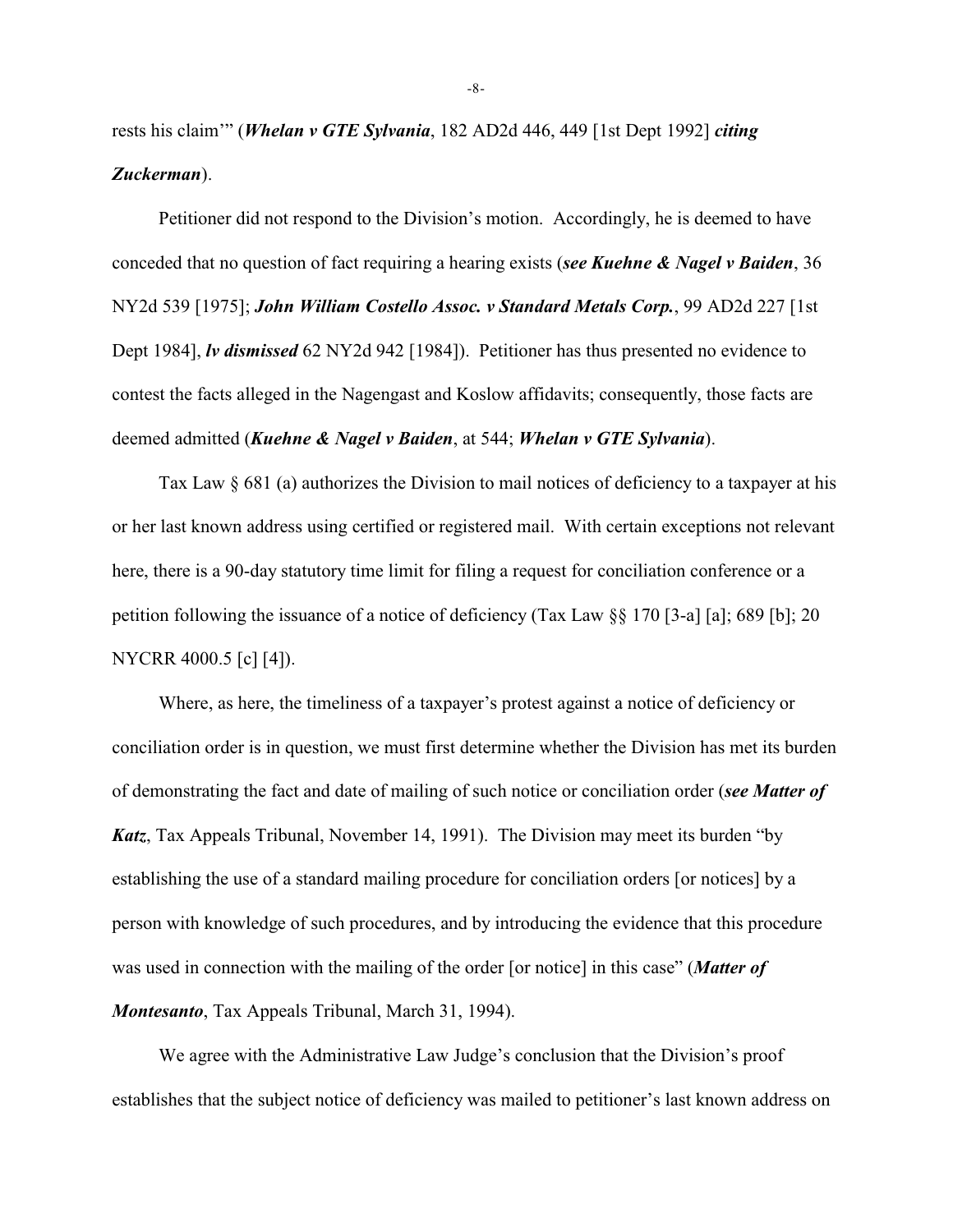July 13, 2016. Specifically, the Nagengast and Koslow affidavits establish the Division's standard mailing procedure and such affidavits, along with the properly completed CMR, establish that such procedure was followed with respect to the mailing of the subject notice (*see Matter of Chin* Tax Appeals Tribunal, December 3, 2015; *Matter of Western Aries Constr., LLC*, Tax Appeals Tribunal, March 3, 2011). Additionally, the address on the mailing cover sheet and CMR entry is the same as the address listed on petitioner's 2015 New York resident income tax return. This satisfies the last known address requirement (*see* Tax Law § 691 [b]). The Division thus properly mailed the notice at issue to petitioner on July 13, 2016 and the statutory 90-day time limit to file either a request for conciliation conference with BCMS or a petition with the Division of Tax Appeals commenced on that date (Tax Law §§ 170 [3-a] [a]; 681 [b]; 689 [b]). Petitioner's request for conciliation conference, filed on October 19, 2016, was therefore untimely and properly dismissed by BCMS.

We reject petitioner's request that his failure, by eight days, to timely file his protest should be excused. The statutory time limit for the filing of petitions and conciliation conference requests is strictly enforced (*see e.g. Matter of American Woodcraft*, Tax Appeals Tribunal, May 15, 2003 [petition filed one day late dismissed]).

Given petitioner's untimely protest, we are precluded from addressing his arguments regarding the merits of his case (*see e.g. Matter of Modica*, Tax Appeals Tribunal, October 1, 2015).

Finally, consistent with "our longstanding policy against considering evidence that was not made part of the record below," we do not accept into the record the document submitted with petitioner's exception and have not considered that document in the rendering of this decision

-9-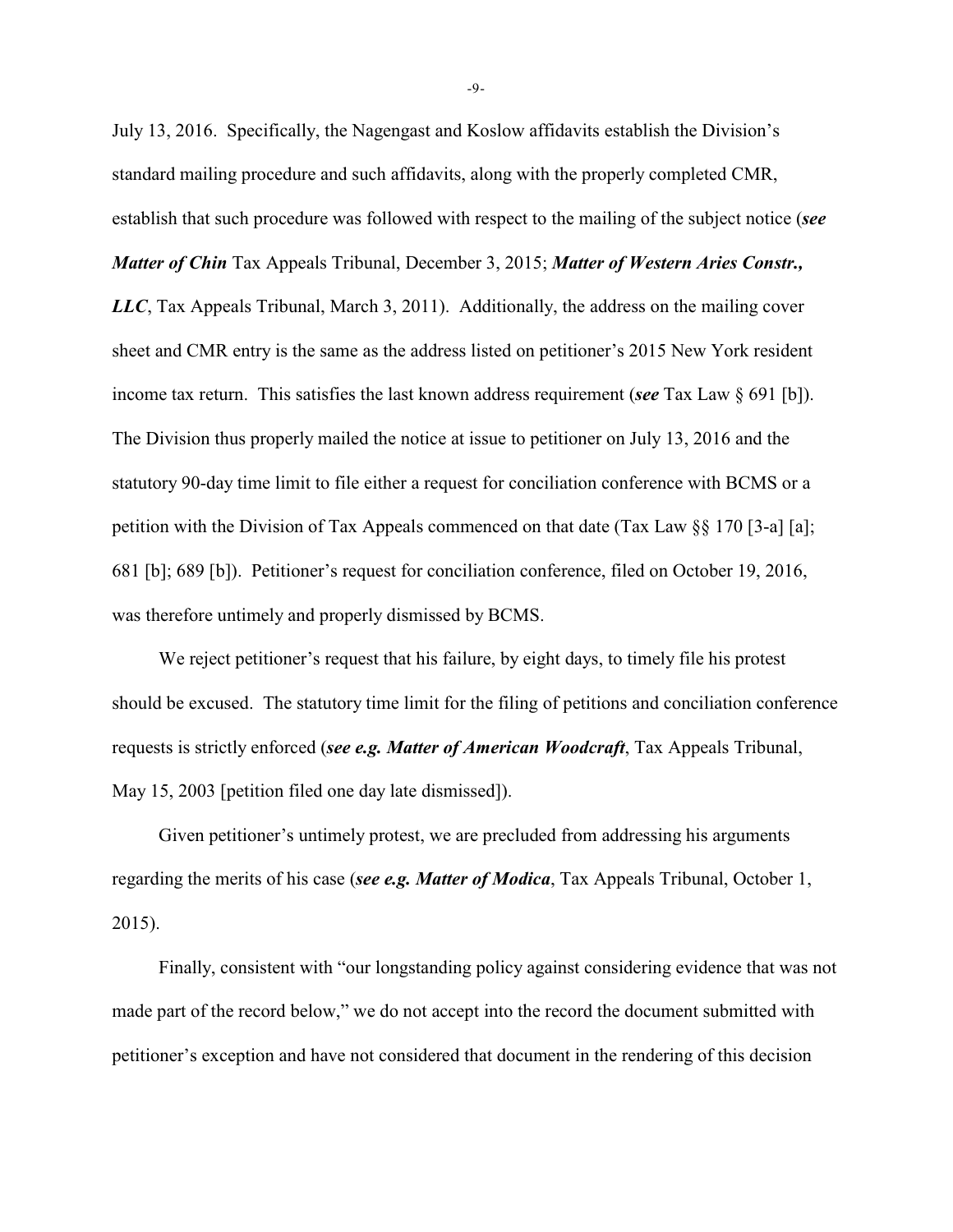(*Matter of Shi Ying Tan*, Tax Appeals Tribunal, October 16, 2014 citing *Matter of Schoonover*, Tax Appeals Tribunal, August 15, 1991).

Accordingly, it is ORDERED, ADJUDGED and DECREED that:

- 1. The exception of Mola Sacko is denied;
- 2. The determination of the Administrative Law Judge is affirmed; and
- 3. The petition of Mola Sacko is denied; and
- 4. The conciliation order dismissing request is sustained.